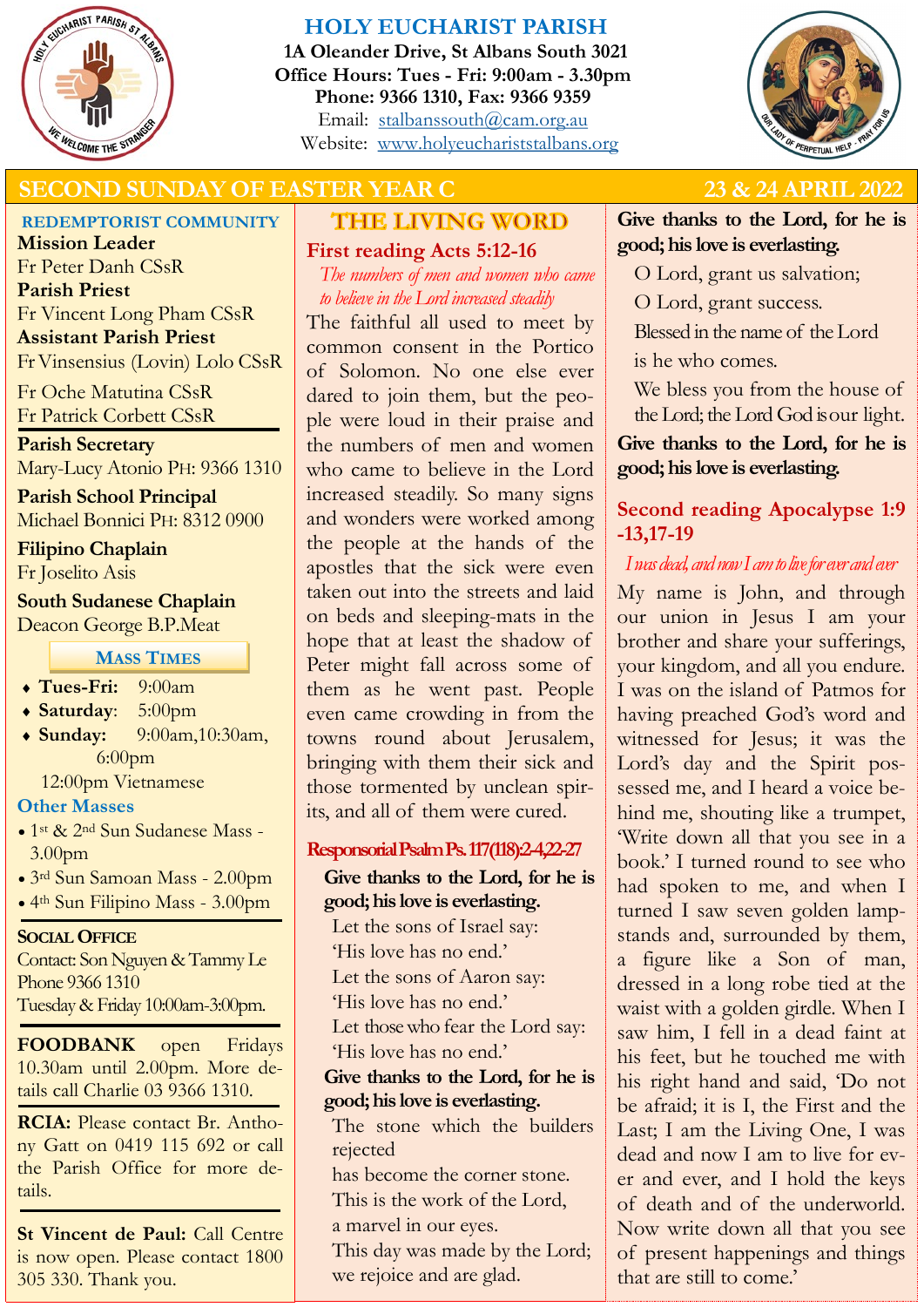## **Gospel Acclamation John 20:29**

Alleluia, alleluia!

You believe in me, Thomas, because you have seen me; happy are those who have not seen me, but still believe! Alleluia!

## **Gospel John 20:19-31**

## *Eight days later, Jesus came again and stood among them* In the evening of that same day, the first day of the week, the doors were closed in the room where the disciples were, for fear of the Jews. Jesus came and stood among them. He said to them, 'Peace be with you', and showed them his hands and his side. The disciples were filled with joy when they saw the Lord, and he said to them again, 'Peace be with you. 'As the Father sent me, so am I sending you.' After saying this he breathed on them and said: 'Receive the Holy Spirit. For those whose sins you forgive, they are forgiven; for those whose sins you retain, they are retained.' Thomas, called the Twin, who was one of the Twelve, was not with them when Jesus came. When the disciples said, 'We have seen the Lord', he answered, 'Unless I see the holes that the nails made in his hands and can put my finger into the holes they made, and unless I can put my hand into his side, I refuse to believe.' Eight days later the disciples were in the house again and Thomas was with them. The doors were closed, but Jesus came in and stood among them. 'Peace be with you' he said. Then he spoke to Thomas, 'Put your finger here; look, here are my hands. Give me your hand; put it into my side. Doubt no longer but believe.' Thomas replied, 'My Lord and my God!' Jesus said to him: 'You believe because you can see me. Happy are those who have not seen and yet believe.' There were many other signs that Jesus worked and the disciples saw, but they are not recorded in this book. These are recorded so that you may believe that Jesus is the Christ, the Son of God, and that believing this you may have life through his name.

#### **REFLECTION FOR SECOND SUNDAY OF EASTER**

Some of you would remember when we spoke of the Sundays "˜after' Easter. The terminology has changed and we now speak of the Sundays "˜of ' Easter. In other words, we now recognise that the liturgical readings and prayers for each Sunday between Easter and Pentecost invite us into a different movement of the one great symphony of resurrection faith.

The first scene in today's gospel has the disciples hiding behind closed doors "<sup>or</sup>for fear' of those who had handed Jesus over to be executed by the Roman authorities. Jesus appears among them, offers a greeting of peace, and tells them that he has been sent by God, his "˜Father'. They receive from him the gift of the Holy Spirit. He sends them in turn to bring peace and to mediate the forgiveness of God through the power of the Spirit.

The story invites us as believers to place ourselves in the shoes of the earliest disciples. It invites us to receive the gift of the Spirit, to emerge from behind the doors that close us in on ourselves, and that prevent us from rising above the fear of reprisals in the pursuit of justice and peace.

The second and third scenes in today's gospel focus on Thomas who was not with the other disciples when Jesus first appeared in their midst. Thomas is not exactly the trusting type. He seems to trust only his own first hand experience. We all know people like Thomas. They test our patience because they seem to lack imagination. Then they make big statements when they come around to understanding what everyone else has known for a while.

If we think, however, that those who hear in the first place are any better than Thomas, we need to note that the doors are still closed eight days down the track! The simple fact of knowing has not dispelled the fears. Even those who do believe and trust need a bit of time to take the gospel message on board.

## **By Sister Veronica Lawson RSM**

## **WE ARE CALLED TO BE GOD'S EASTER PEOPLE**

A religious sister who had just completed a few days of silent retreat in our community said to me, "Your place is so peaceful and convenient for prayer. What about you, are you a peaceful person?"

Her interesting question reminded me that it was possible for us to live in peaceful settings and still lack peace of heart. We can be in a place of plenty and abundance and still find ourselves fretting and worrying about tomorrow. We can live in a place of prayer and still not be prayerful. More tragically, we could enthusiastically proclaim and wish others "Happy Easter" without being Easter persons ourselves.

We are not Easter people because we tend to see Easter as only a past event that we somehow remember and celebrate yearly. How easily we thus reduce Easter to a memorial of Christ's rising from the grave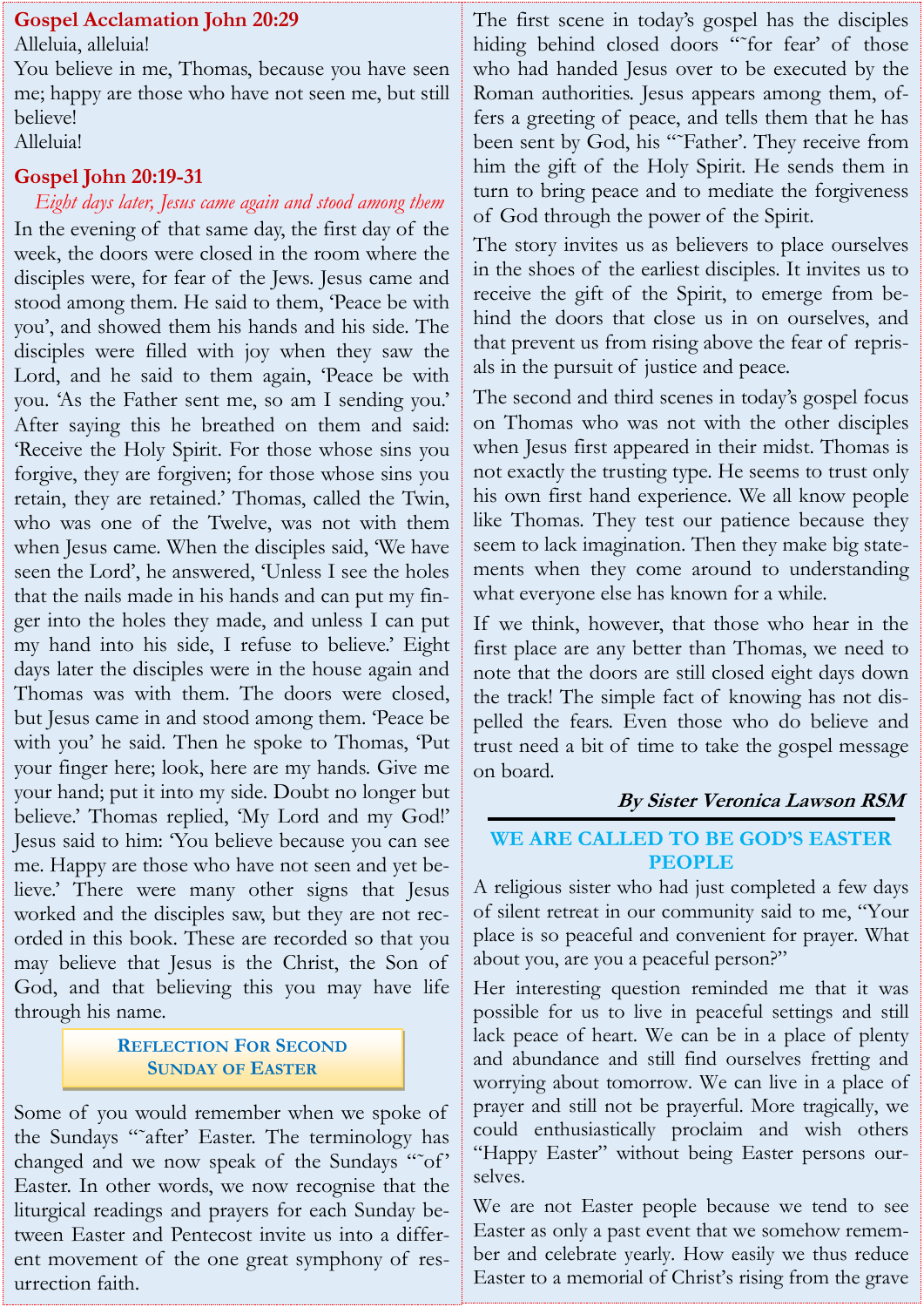over two thousand years ago. **We fail to realize that, because of our baptism, Easter is not just a past event to be remembered and celebrated but also an ever-present reality that moves us and impacts our lives today.** 

We become Easter people today by the faith of our Baptism, "We were buried with Him by baptism into death, so that as Christ was raised from the dead by the glory of the Father, we too might walk in newness of life."(Rom 6:4) Through baptism, we are united with the risen Christ and God is with us always. **This is why our "newness of life" as Easter people must be a mirror reflection of the life of Christ from the moment of His baptism in the Jordan River.**

**St. Peter describes three aspects of the earthly life of Jesus Christ after His baptism that we must reflect as Easter people.**

**Firstly, while living in a sinful world, Jesus did all the good that the Father willed for Him for the liberation and healing of all humanity.** After the Father had anointed Him with the Holy Spirit and power, He "went about doing good and healing all those oppressed by the devil, for God was with Him." He did not succumb, get distracted, or become discouraged by the many forms of evil in the world.

By virtue of our own baptism, we too are to do good that God inspires in us always and everywhere, and not once in a while or when convenient and beneficial for us. We can no longer blame anyone or worldly influences for our inaction or sinful choices. As instruments of divine goodness, we are too are equipped to bring healing and hope to all by our words and actions. Easter people neither surrender in the battle against sin in any way nor do they become accomplices in the moral misconduct of others. Neither are they indifferent to sin in the world.

But doing all the good inspired by God was not enough for Jesus. **The second aspect is that Jesus freely endured suffering from others,** "They put Him to death by hanging Him on a tree." He experienced the murderous hatred and ingratitude of those whom He loved and died for.

Because of our incorporation into Christ by baptism, we too will suffer evil from others in this world, "You will be hated by all because of my name."(Mt 10:22) We shall even face strong temptations in this life, "In this world, you will have tribulations."(Jn 16:33) The grace of baptism is not intended to dispense us from the pains that come from our relationships with others, "We always carry in the body the death of Jesus, so that the life of may also be mani-

fested in our bodies."(2Cor 4:9) By this baptismal grace, we can endure all these out of love for God.

**Lastly, Jesus conquered evil by rising from the dead by the power of His Father,** "This man God raised on the third day and granted that He be visible."(See Acts 10:37-43) Because the ultimate victory of Jesus was not an earthly victory, His Resurrection is a divine guarantee of our heavenly reward if we place all our trust in Him and remain His Easter people till our last breaths.

By the grace of baptism, we too know that God will surely reward us for the good that we do and the evil that we endure for Him. We also have that conviction that sin, death, and the devil will not ultimately prevail over us. We never lose hope because we know that we will be raised with Jesus one day even if we do not see the earthly rewards for our labors for Christ.

**The Resurrection proves that Jesus always fulfills His promise to us.** The disciples did not believe in His promise that He would rise from the grave after three days, "For they did not yet understand the Scriptures that He had to rise from the dead."(In 20:9) His fidelity to His promises makes our own fidelity to Him possible. From now on, we have no valid reason to ever doubt His faithfulness to us.

We are the ones who need to renew our baptismal promises to Him because we are not always faithful to Him as His Easter people. How many of us have been faithful to our baptismal promises to renounce sin and Satan, believe in the Triune God, live fully in the communion of saints, and serve God in His Holy Catholic Church? This is why we renew our baptismal promises in the Easter Sunday Eucharist.

Let us also renew these baptismal promises at the many Easter moments that Jesus provides for us. Numerous Easter moments abound in our Catholic life – experiencing divine forgiveness in the Sacrament of Reconciliation, receiving and offering this same forgiveness to others, encountering Christ in the Eucharist at Mass or at Eucharistic adoration, connecting with others in loving service, spending silent time with God in prayer, reading, meditating, and communing with Him through the sacred scriptures, etc. No matter what our pasts have been, we can make use of such moments to begin again to be the truly Easter people that God is always calling us to be.

May the grace of our Eucharist today deepen our communion with the risen Christ and sustain us in being Easter people all the days of our lives. Amen.

Happy Easter to you all, God's Easter People!

**By Fr. Nnamdi Moneme, OMV**